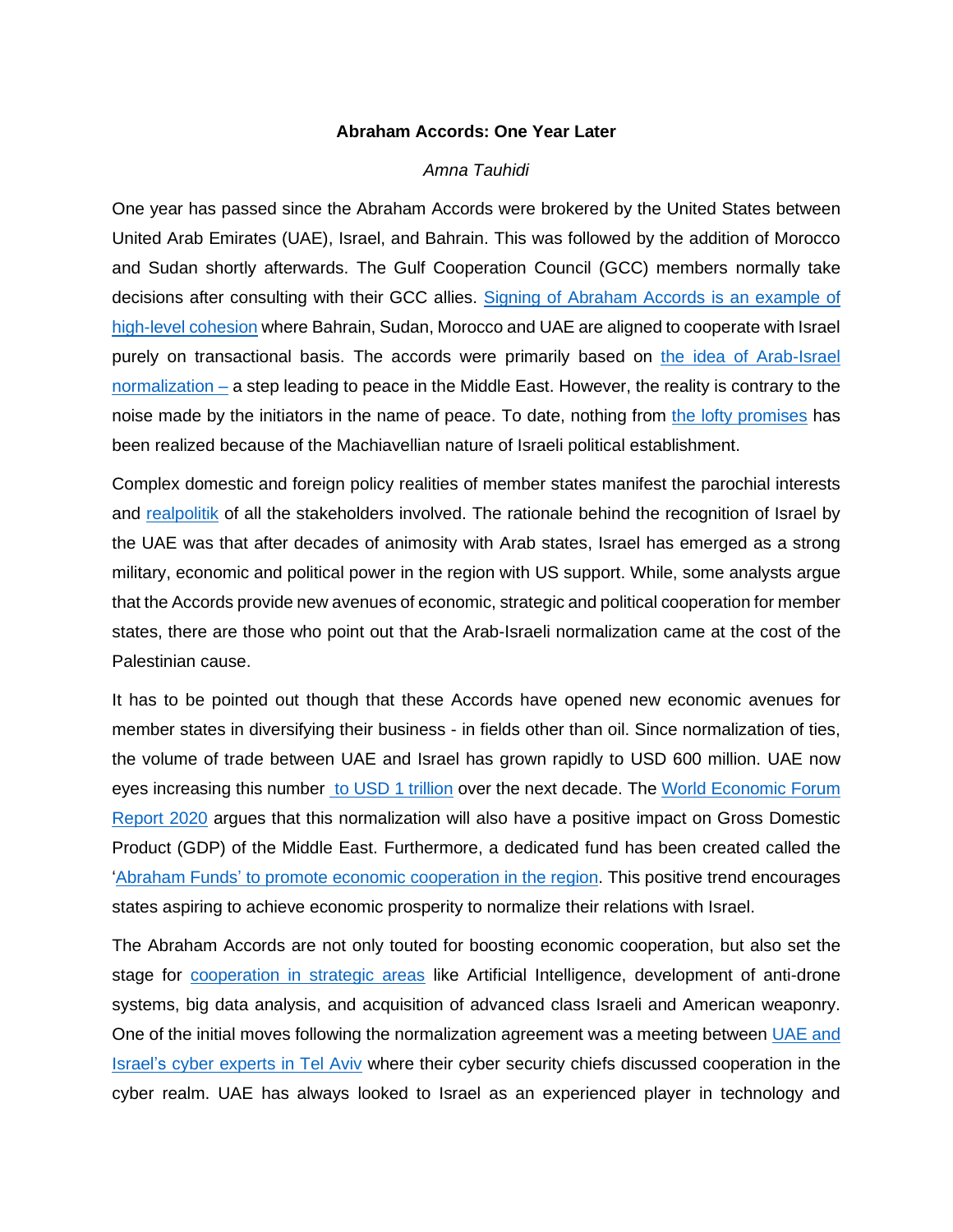industrial base, wishing they could be as successful in transforming their societies into hubs of innovation. Under the ambit of these Accords, UAE leadership will have more opportunities to transform their society into a hub of innovation and modernize its technology and industrial base.

From the geostrategic point of view, the Accords may serve [as a counterforce to Iran.](https://russiancouncil.ru/en/blogs/arash-akbari/the-abraham-accord-iran-and-the-geopolitics-of-the-persian-gulf/) As almost all Arab countries treat Iran as a threat to their interests in the region, therefore finding an anti-Iran ally would be in favor of their political interest. However, with the change in political administration both in the US and Iran, the political aspect of the Accords may have to be revisited as per the needs of the time.

The US, under the Biden administration, is interested in reopening negotiations with Iran. Similarly, the new Iranian president [Ebrahim Raisi has signaled his willingness to return to the](https://foreignpolicy.com/2021/06/23/ebrahim-raisi-iran-nuclear-deal/)  [Joint Comprehensive Plan of Action \(JCPOA\)](https://foreignpolicy.com/2021/06/23/ebrahim-raisi-iran-nuclear-deal/) agreement to reap economic benefits. Israel, on the other hand, is apprehensive of this move by the US. In a recent meet-up, the Israeli Prime Minister [voiced concerns regarding the revival of JCPOA](https://www.aljazeera.com/news/2021/8/25/biden-bennett-to-discuss-irans-out-of-the-box-nuclear-program) and presented Biden a new strategy to counter Iran. This new strategy is based on strengthening alliances with the Arab countries and carrying covert Israeli attacks on Iranian nuclear facilities. The objective of countering Iran and the mindset of Israeli leadership reiterates the fact that Abraham Accords were a preplanned strategy to secure the vested interests of all stakeholders. The US political establishment reassured its full support to Israel vis-à-vis its efforts for Iran's containment.

The Abraham Accords, under the cover of peace, have proved more beneficial in improving bilateral relations between UAE and Israel rather than bringing peace and a logical conclusion to the Palestinian issue. The same could be observed in the meeting held during the first week of September 2021 between Israeli and American political leadership as the Palestinian question was absent from their agenda. Keeping in view the above-stated aspects of the Abraham Accords, it is by no means a peace deal, rather a smart transaction in which national interests of the US, Bahrain, UAE, and Israel seem to converge.

This Arab-Israel normalization and growing strategic ties between Arab states, Israel and India are real foreign policy challenges for Pakistan. If Pakistan does not deal with the issue in a pragmatic manner it will be singled out as the Muslim country opposed to the national interest of GCC countries. This is already happening as people of GCC states have started to perceive Pakistanis on their soil as a potential threat. Similarly, the India and Israel alliance has resulted in strengthening of the former's relationship with the Gulf encouraging them to extend cooperation in geopolitical and geostrategic affairs. So, from Pakistan's standpoint, this relationship needs to be tackled in a more neutral manner by strengthening its ties with all relevant stakeholders. The